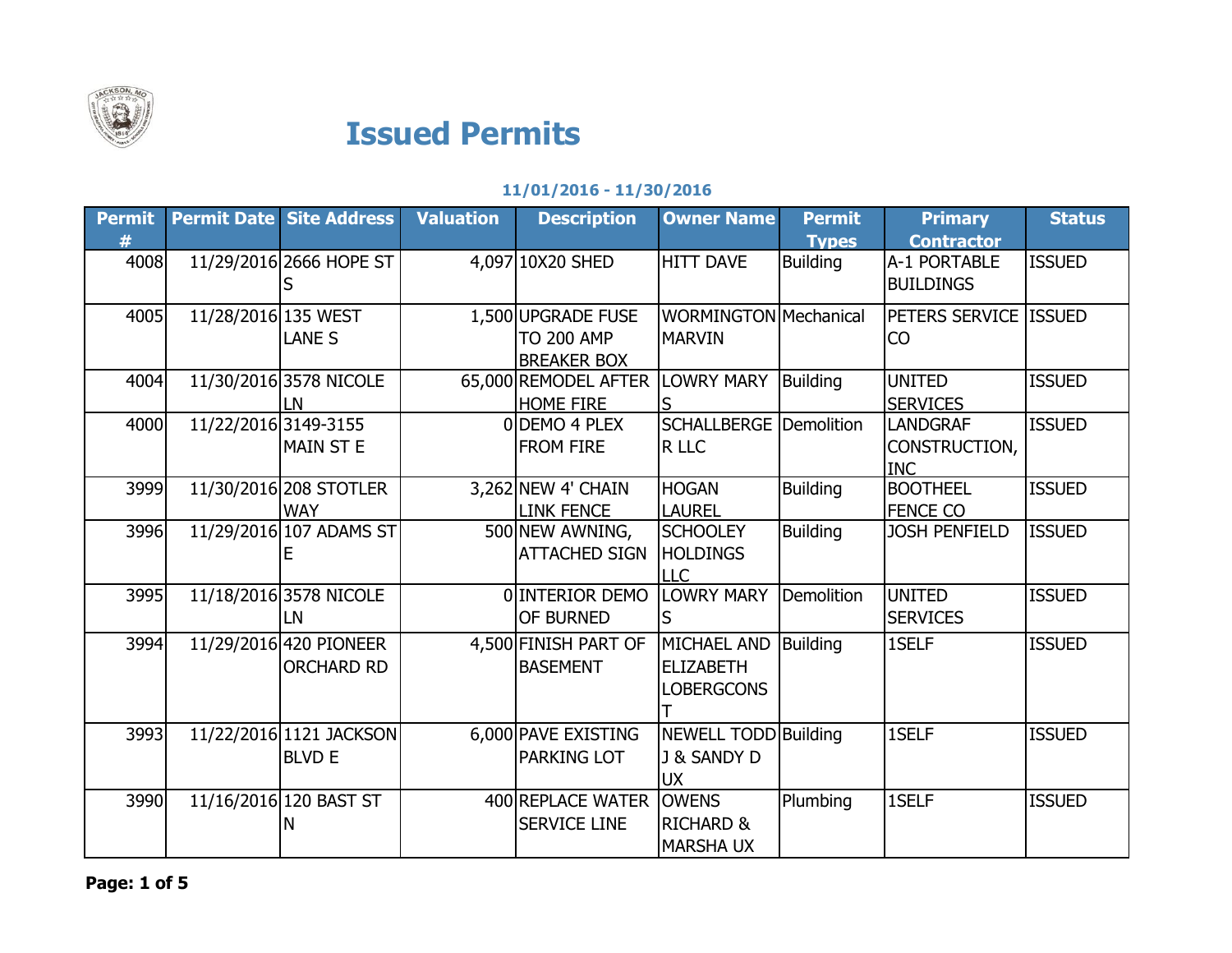| 3989<br>3987         | 11/18/2016 2320 E<br>11/15/2016 4193 OLD | <b>JACKSON</b><br><b>BLVD</b><br><b>ORCHARD RD</b> | 130,000 SET TEMP<br><b>OFFICE &amp; SOME</b><br><b>PAVEMENT &amp;</b><br><b>UTILITY WORK</b><br>0 DEMO OF HOUSE CITY OF | <b>ALLIANCE</b><br><b>BANK</b><br><b>JACKSON</b>      | <b>Building</b><br>Demolition | <b>COLUMBIA</b><br><b>CONSTRUCTION</b><br><b>CORP</b><br><b>CITY OF</b><br><b>JACKSON</b> | <b>ISSUED</b><br><b>ISSUED</b> |
|----------------------|------------------------------------------|----------------------------------------------------|-------------------------------------------------------------------------------------------------------------------------|-------------------------------------------------------|-------------------------------|-------------------------------------------------------------------------------------------|--------------------------------|
| 3984                 |                                          | 11/28/2016 2337 TERRACE<br><b>PARK PL</b>          | 203,935 NEW SING FAM<br><b>RES UNFINISHED HEATH</b><br><b>BASEMENT</b>                                                  | <b>JENNINGS</b>                                       | <b>Building</b>               | <b>JENNINGS</b><br>MASONRY<br>CONTRACTORS,<br><b>LLC</b>                                  | <b>ISSUED</b>                  |
| 3982                 | 11/14/2016 207                           | <b>FARMINGTON</b><br><b>RDN</b>                    | 600 REPLACE 30' OF<br><b>WATER LINE</b>                                                                                 | SMITH JOEL & Plumbing<br><b>SUSAN</b>                 |                               | <b>KRAMER</b><br>PLUMBING,<br>SEPTIC, &<br><b>SEWER INC</b>                               | <b>ISSUED</b>                  |
| 3981                 | 11/10/2016 435                           | <b>FARMINGTON</b><br><b>RD SOUTH</b>               | 850 DRIVEWAY                                                                                                            | CITY OF<br><b>JACKSON</b>                             | <b>Building</b>               | <b>CITY OF</b><br><b>JACKSON</b>                                                          | <b>ISSUED</b>                  |
| 3980                 | 11/10/2016 1605 OLD                      | <b>CAPE RD</b>                                     | 10,000 EXTEND<br>PARKING LOT 10'<br>& 17'                                                                               | <b>RADIOLOGY</b><br><b>INVESTMENT</b><br><b>GROUP</b> | <b>Building</b>               | <b>HELDERMAN</b><br>TRUCKING,<br><b>WAYNE</b>                                             | <b>ISSUED</b>                  |
| 3979                 |                                          | 11/30/2016 1705 N HIGH<br><b>STREET</b>            | 4,850 FENCE                                                                                                             | <b>SCULLY</b><br><b>PATRICK &amp;</b><br><b>DIANE</b> | <b>Building</b>               | <b>BOOTHEEL</b><br><b>FENCE CO</b>                                                        | <b>ISSUED</b>                  |
| 3978                 |                                          | 11/10/2016 307 FRANCIS<br><b>DR</b>                | $1,500$ $16'$ X $\_\_$<br><b>DRIVEWAY</b><br>ADDITION                                                                   | <b>BRIAN</b><br><b>LADSON</b>                         | Driveway                      | 1SELF                                                                                     | <b>ISSUED</b>                  |
| 3976                 | 11/16/2016 517                           | <b>EASTVIEW CT</b>                                 | 4,900 DECK ADDITION EGGIMAN<br>& REPLACE 21' X<br>12' SHED WITH                                                         | <b>CARA E</b>                                         | <b>Building</b>               | <b>OUTDOOR</b><br><b>SOLUTIONS</b>                                                        | <b>ISSUED</b>                  |
| 3971                 | 11/3/2016 5147                           | <b>LEXINGTON</b><br><b>DR</b>                      | 4,925 235' OF 6' TALL<br><b>WHITE VINYL</b><br><b>PRIVACY FENCE</b>                                                     | <b>SHARON</b><br><b>HOLYFIELD</b>                     | <b>Building</b>               | <b>BOOTHEEL</b><br><b>FENCE CO</b>                                                        | <b>ISSUED</b>                  |
| 3967<br>Page: 2 of 5 |                                          | 11/9/2016 107 E ADAMS                              | 10,000 BUILDING                                                                                                         | <b>SCHOOLEY</b><br><b>HOLDINGS</b><br><b>LLC</b>      | <b>Building</b>               | <b>JOSH PENFIELD</b>                                                                      | <b>ISSUED</b>                  |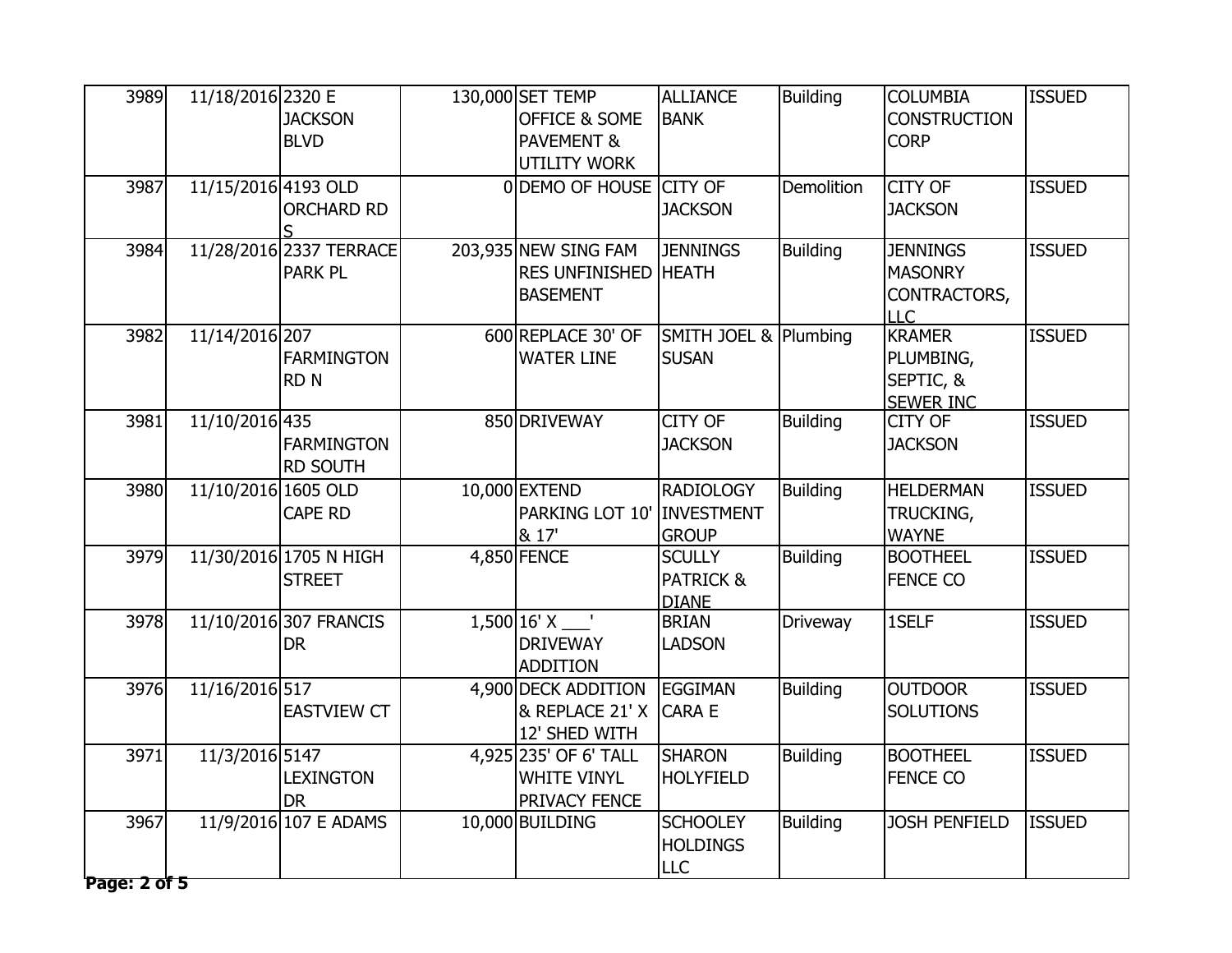| 3966 |                | 11/1/2016 1503 N HIGH                | 1,000 INSTALL<br><b>TELEPHONE</b><br><b>CABLE</b>                                       | <b>BANK OF</b><br><b>ALTENBURG</b>                  | Excavating      | <b>EASTERN</b><br><b>MISSOURI</b><br>INDUSTRIES, INC       | <b>ISSUED</b> |
|------|----------------|--------------------------------------|-----------------------------------------------------------------------------------------|-----------------------------------------------------|-----------------|------------------------------------------------------------|---------------|
| 3965 | 11/4/2016 200  | <b>GREENSFERRY</b><br><b>RD</b>      | 1,500 NEW CONCRETE<br>PAD AND 10 X 10 MICHAEL A &<br><b>STORAGE SHED</b>                | <b>JACKSON</b><br><b>JONES</b><br><b>RICHARD E</b>  | <b>Building</b> | 1SELF                                                      | <b>ISSUED</b> |
| 3963 | 11/3/2016 1720 | <b>MULBERRY ST</b>                   | 8,855 NEW SUNROOM                                                                       | <b>HINTON</b><br><b>FAMILY TRUST</b>                | <b>Building</b> | <b>LINCOLN &amp;</b><br><b>MCBRIDE PAINT</b><br>& ALUMINUM | <b>ISSUED</b> |
| 3962 |                | 11/4/2016 710 MAIN ST<br>E           | 3,000 NEW 4' WOODEN<br><b>FENCE</b>                                                     | <b>TRIPLIO</b><br><b>AUDREA</b>                     | <b>Building</b> | <b>RHODES FENCE</b><br><b>CO</b>                           | <b>ISSUED</b> |
| 3961 |                | 11/3/2016 3510 DANA DR               | 8,000 INSTALL<br>ALUMINUM<br><b>SCREENED ROOM</b><br><b>ON EXISTING</b><br><b>PATIO</b> | <b>LABRIER</b><br><b>VIRGIL M</b>                   | <b>Building</b> | <b>LINCOLN &amp;</b><br>MCBRIDE PAINT<br>& ALUMINUM        | <b>ISSUED</b> |
| 3960 | 11/3/2016 656  | <b>MARYLAND ST</b>                   | 3,200 NEW DECK                                                                          | <b>LIMBAUGH</b><br><b>TODD D</b>                    | <b>Building</b> | <b>LINCOLN &amp;</b><br><b>MCBRIDE PAINT</b><br>& ALUMINUM | <b>ISSUED</b> |
| 3959 |                | 11/14/2016 2533 OAK ST               | 160,855 NEW SING FAM<br><b>RES UNFINISHED</b><br><b>BASEMENT</b>                        | <b>BRANDON O</b><br><b>WILLIAMS</b><br><b>CONST</b> | <b>Building</b> | <b>WILLIAMS</b><br>CONSTRUCTION,<br><b>BRANDON O</b>       | <b>ISSUED</b> |
| 3956 |                | 11/30/2016 1242 TREVINO<br><b>DR</b> | 218,510 NEW SING FAM<br><b>RES UNFINISHED</b><br><b>BASEMENT</b>                        | <b>JEFFERS KRIS</b>                                 | <b>Building</b> | <b>MIINCH</b><br><b>CONSTRUCTION</b>                       | <b>ISSUED</b> |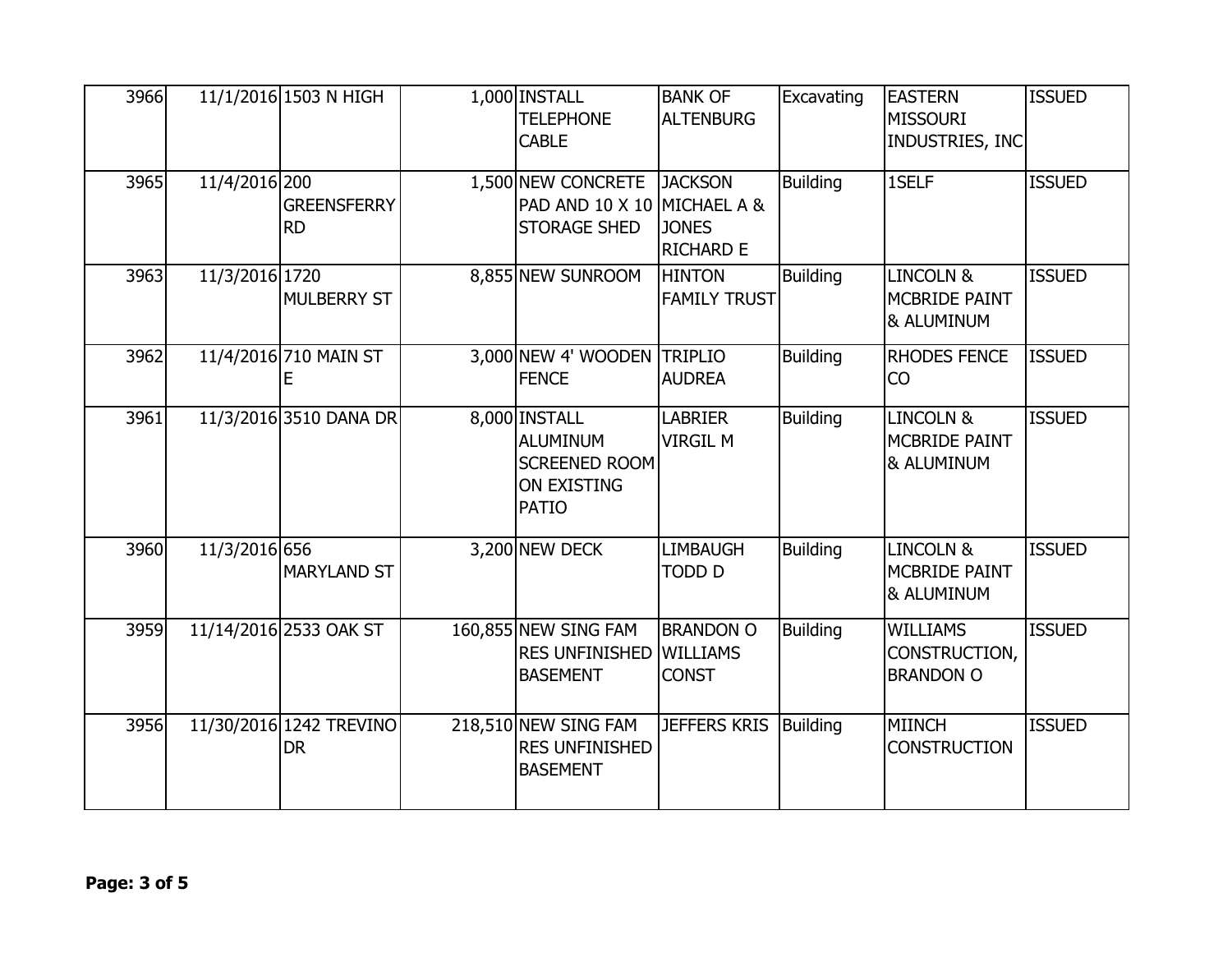| 3955 | 11/3/2016 2597 OAK ST                      | 183,920 NEW SING FAM<br><b>RES UNFINISHED</b><br><b>BASEMENT</b> | <b>WAYNE</b><br><b>BOEHME INC</b>  | <b>Building</b> | <b>BOEHME INC,</b><br><b>WAYNE</b>                    | <b>ISSUED</b> |
|------|--------------------------------------------|------------------------------------------------------------------|------------------------------------|-----------------|-------------------------------------------------------|---------------|
| 3954 | 11/3/2016 SPARTAN DR                       | 183,920 NEW SING FAM<br><b>RES UNFINISHED</b><br><b>BASEMENT</b> | <b>WAYNE</b><br><b>BOEHME</b>      | <b>Building</b> | <b>BOEHME INC,</b><br><b>WAYNE</b>                    | <b>ISSUED</b> |
| 3950 | 11/7/2016 201 MAIN ST<br>W                 | 5,000 NEW ARCHWAY<br><b>AND BENCHES</b>                          | <b>FORD STEVE</b>                  | <b>Building</b> | <b>CUSTOM CUT</b><br><b>FABRICATION</b><br><b>LLC</b> | <b>ISSUED</b> |
| 3945 | 11/14/2016 1501 JACKSON<br><b>RIDGE DR</b> | 142,785 NEW SING FAM<br><b>RES UNFINISHED</b><br><b>BASEMENT</b> | <b>WILLIAMS</b><br><b>BRANDON</b>  | <b>Building</b> | <b>WILLIAMS</b><br>CONSTRUCTION,<br><b>BRANDON O</b>  | <b>ISSUED</b> |
| 3944 | 11/14/2016 1514 JACKSON<br><b>RIDGE DR</b> | 160,855 NEW SING FAM<br><b>RES UNFINISHED</b><br><b>BASEMENT</b> | <b>WILLIAMS</b><br><b>BRANDON</b>  | <b>Building</b> | <b>WILLIAMS</b><br>CONSTRUCTION,<br><b>BRANDON O</b>  | <b>ISSUED</b> |
| 3943 | 11/14/2016 1513 JACKSON<br><b>RIDGE DR</b> | 160,855 NEW SING FAM<br><b>RES UNFINISHED</b><br><b>BASEMENT</b> | <b>WILLIAMS</b><br><b>BRANDON</b>  | <b>Building</b> | <b>WILLIAMS</b><br>CONSTRUCTION,<br><b>BRANDON O</b>  | <b>ISSUED</b> |
| 3937 | 11/17/2016 5978 JUDEN<br><b>BROOK WAY</b>  | 179,540 NEW SING FAM<br><b>RES ON SLAB</b>                       | <b>RAMSEY</b><br><b>BRANCH LLC</b> | <b>Building</b> | <b>WREN HOMES,</b><br>LLC                             | <b>ISSUED</b> |
| 3936 | 11/17/2016 5830 SANDY<br><b>BRAE LN</b>    | 113,515 NEW SING FAM<br><b>RES ON SLAB</b>                       | <b>RAMSEY</b><br><b>BRANCH LLC</b> | <b>Building</b> | <b>WREN HOMES,</b><br><b>LLC</b>                      | <b>ISSUED</b> |
| 3935 | 11/17/2016 5953 JUDEN<br><b>BROOK WAY</b>  | 160,305 NEW SING FAM<br><b>RES ON SLAB</b>                       | <b>RAMSEY</b><br><b>BRANCH LLC</b> | <b>Building</b> | <b>WREN HOMES,</b><br>LLC                             | <b>ISSUED</b> |
| 3934 | 11/17/2016 5889 Juden<br><b>Brook Way</b>  | 122,545 NEW SING FAM<br><b>RES ON SLAB</b>                       | <b>RAMSEY</b><br><b>BRANCH LLC</b> | <b>Building</b> | <b>WREN HOMES,</b><br><b>LLC</b>                      | <b>ISSUED</b> |
| 3933 | 11/17/2016 5929 JUDEN<br><b>BROOK WAY</b>  | 148,160 NEW SING FAM<br><b>RES ON SLAB</b>                       | <b>RAMSEY</b><br><b>BRANCH LLC</b> | <b>Building</b> | <b>WREN HOMES,</b><br><b>LLC</b>                      | <b>ISSUED</b> |